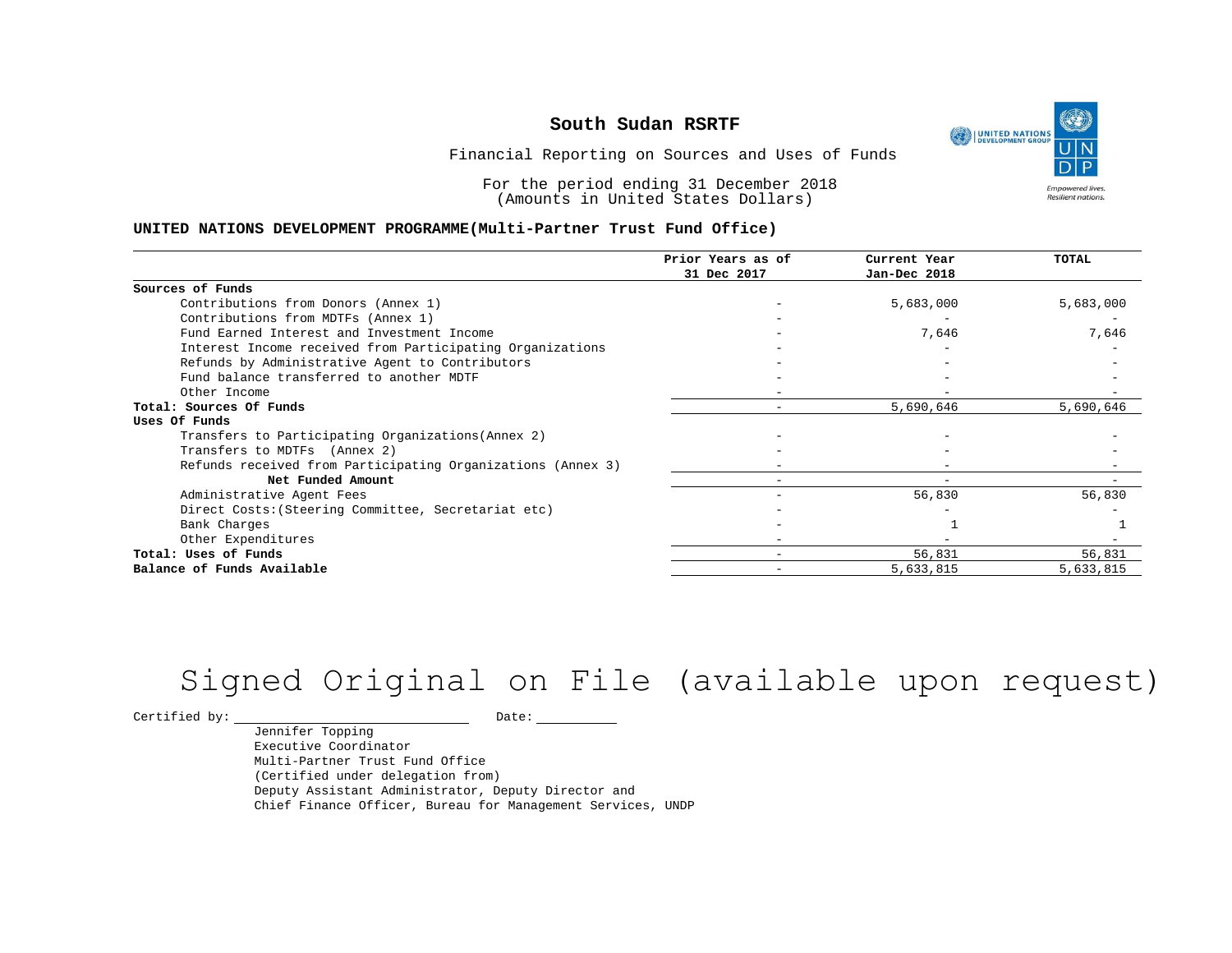

Financial Reporting on Sources and Uses of Funds

For the period ending 31 December 2018 (Amounts in United States Dollars)

#### **UNITED NATIONS DEVELOPMENT PROGRAMME(Multi-Partner Trust Fund Office)**

**Annex - 1: Contributions**

|                       | Prior Years as of | Current Year | TOTAL     |
|-----------------------|-------------------|--------------|-----------|
|                       | 31 Dec 2017       | Jan-Dec 2018 |           |
| From Contributors     |                   |              |           |
| GOVERNMENT OF GERMANY | -                 | 5,683,000    | 5,683,000 |
| Total: Contributions  | -                 | 5,683,000    | 5,683,000 |

# Signed Original on File (available upon request)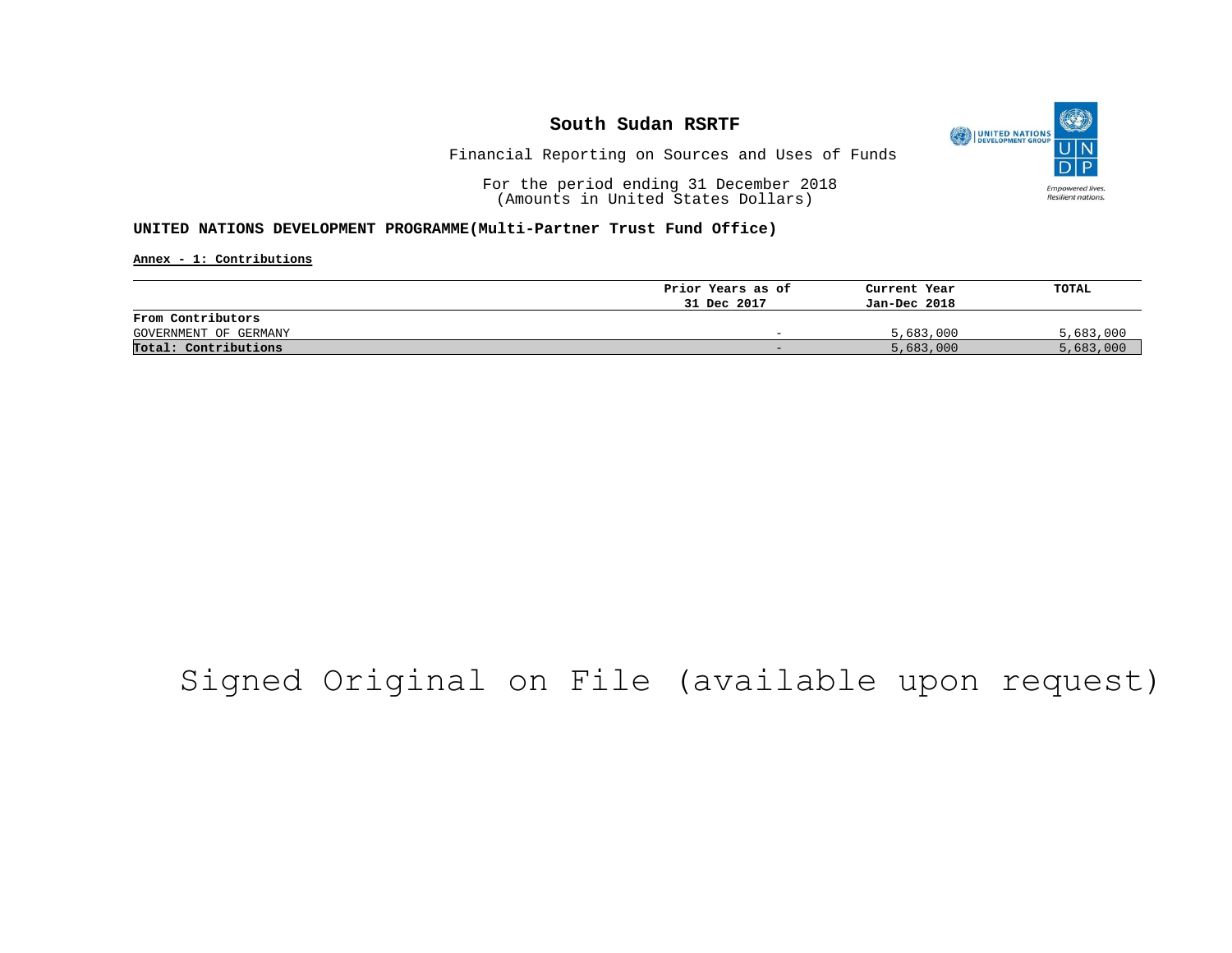

Financial Reporting on Sources and Uses of Funds

For the period ending 31 December 2018 (Amounts in United States Dollars)

#### **UNITED NATIONS DEVELOPMENT PROGRAMME(Multi-Partner Trust Fund Office)**

**Annex - 2: Transfers**

| 2017<br>2018<br>Dec<br>Jan-Dec<br>۔۔ | as<br>оt<br>Prior<br>years | Year<br>Current | <b>TOTAL</b> |
|--------------------------------------|----------------------------|-----------------|--------------|
|                                      |                            |                 |              |

**To Participating Organizations**

**No Activity**

# Signed Original on File (available upon request)